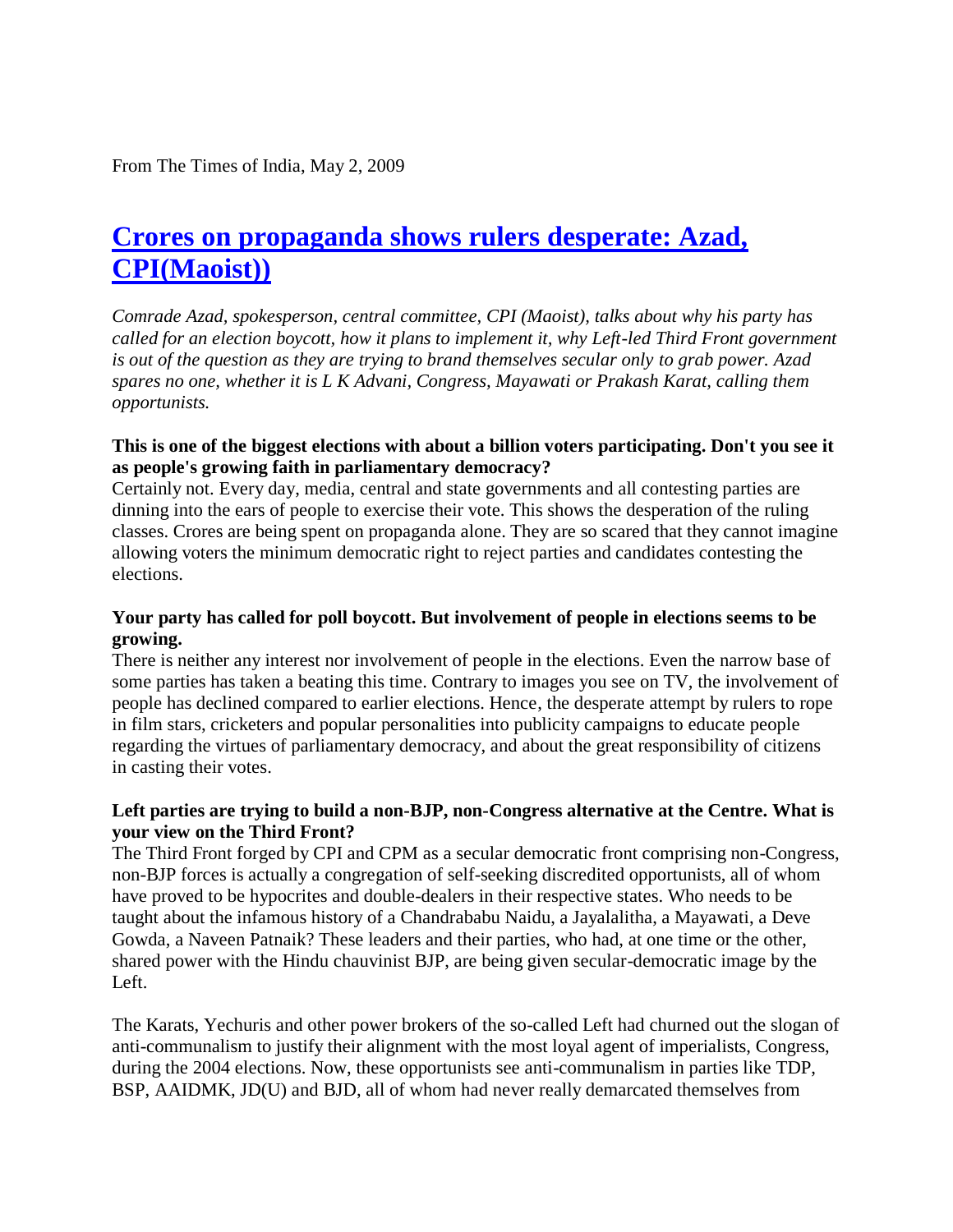communal BJP, and have no compunction in striking an alliance with it if it gave them a share in power. For our Marxist ideologues, all these forces have suddenly become secular. One should not be surprised if they once again become the tail of Congress after the election.

#### **Why do you say that?**

Just see. They found secularism, anti-imperialism and democratic moorings among parties such as TDP, a party which was first to transform a state into a laboratory of the World Bank and is responsible for the murder of over 2,000 Maoist revolutionaries besides the high-level of corruption of the regime led by Chandrababu Naidu. There are other opportunists such as Jayalalitha's AIADMK that had become infamous for the scale of corruption, abuse of power and fascist suppression of people's struggles in TN; Naveen Patnaik's BJD has sold the state to imperialists and proved itself to be executioner for the imperialists by massacring adivasis in Kaliga Nagar, POSCO, etc, besides protecting saffron hoodlums as they went about killing, raping and persecuting Christians. Deve Gowda's JD(S) shared power with BJP and broke with it only when the latter wanted a greater share of power; you have Mayawati who would do anything to grab power whether it be power-sharing with the BJP on rotational basis, or striking an alliance with Brahmins and subordinating Dalits to upper-caste Hindus, besides crushing all opponents ruthlessly.

The Third Front has certainly weakened the two major alliances, NDA and UPA, and has led to further fragmentation of Indian polity.

#### **How will you take your boycott campaign to the people?**

We began after EC declared the poll schedule. Our stand has been made clear to people through circulars, press statements, interviews, leaflets, posters, wall writings. Cultural teams stage performances among the people. We will carry this out till the last phase of elections. It also includes questioning candidates and party members, gheraoing them, making them confess their misdeeds before the people.

Then there is active boycott where we prevent candidates from carrying out their campaigns in villages and smaller urban centres in our areas. We warn the parties not to venture out into our areas. When they do not heed our warnings, we stop their campaign, beat them up if they are notorious elements, burn their vehicles, conduct people's courts where possible and make the party representatives confess the misdeeds of their respective parties and seek apology from the people. They are let off after they agree not to come to the villages again. We carry out counteroffensive actions against police and central forces who are used by the reactionary rulers to enforce elections at gun-point. Basically our active boycott too is a political campaign though we undertake some actions aimed at destroying enemy forces.

#### **What about the growing impact of regional parties?**

The elections this time are the most complex, most crisis-ridden and most fragmented. Extreme instability and contradictions plague every party and candidate. No party or candidate seems to be certain of the poll outcome. Hence they are resorting to all sorts of gimmicks to attract the apathetic voter. The desertion by the Left, Lalu's RJD, Mulayam's SP, Paswan's LJP, Ramdoss's PMK have left Congress and the UPA in a pathetic condition. Likewise, BJP and its NDA allies